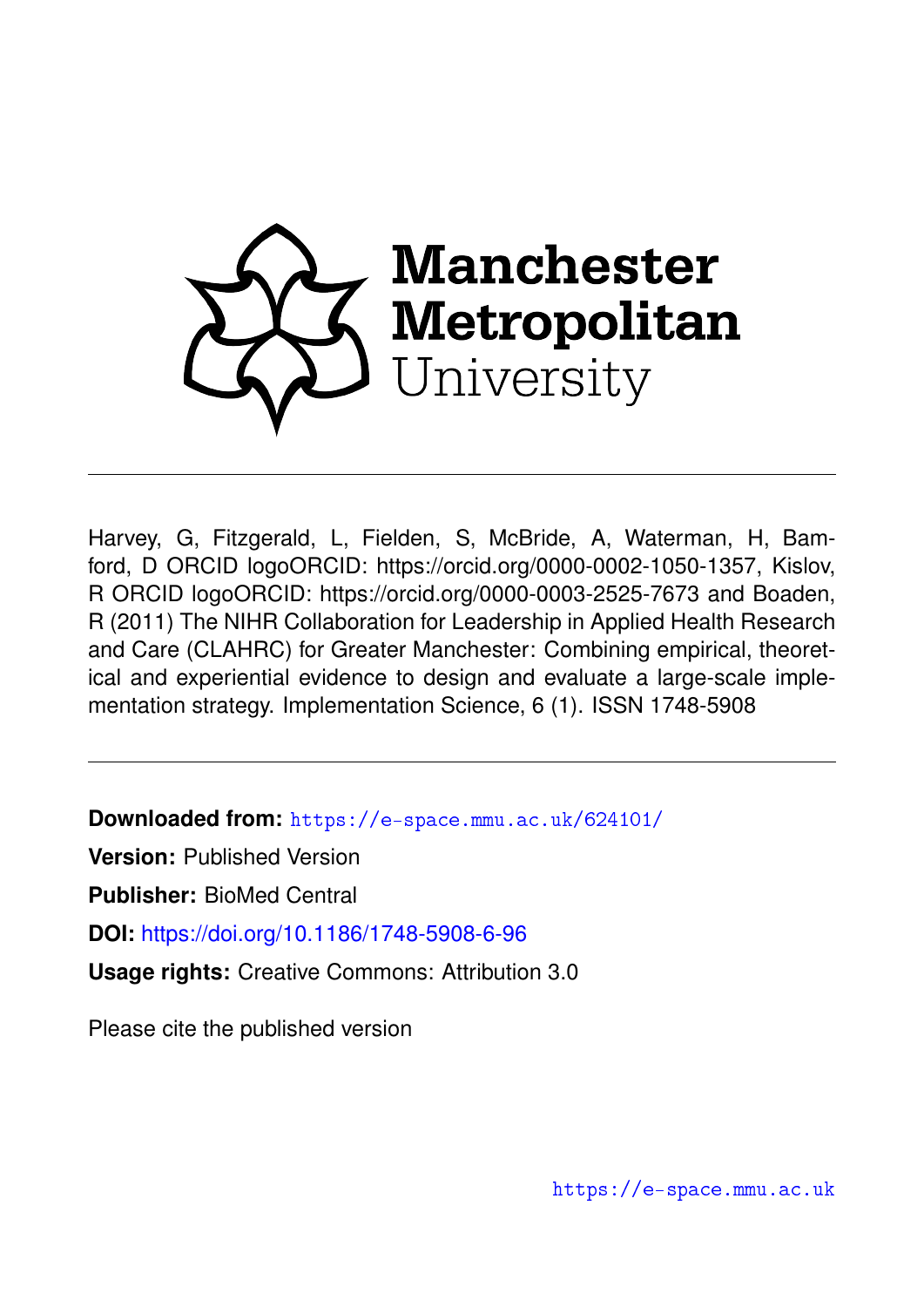

**DEBATE CONSIDERED ACCESS DEBATE** 

# The NIHR collaboration for leadership in applied health research and care (CLAHRC) for greater manchester: combining empirical, theoretical and experiential evidence to design and evaluate a large-scale implementation strategy

Gill Harvey<sup>1\*</sup>, Louise Fitzgerald<sup>1</sup>, Sandra Fielden<sup>1</sup>, Anne McBride<sup>1</sup>, Heather Waterman<sup>2</sup>, David Bamford<sup>1</sup> , Roman Kislov<sup>1</sup> and Ruth Boaden<sup>1</sup>

# Abstract

Background: In response to policy recommendations, nine National Institute for Health Research (NIHR) Collaborations for Leadership in Applied Health Research and Care (CLAHRCs) were established in England in 2008, aiming to create closer working between the health service and higher education and narrow the gap between research and its implementation in practice. The Greater Manchester (GM) CLAHRC is a partnership between the University of Manchester and twenty National Health Service (NHS) trusts, with a five-year mission to improve healthcare and reduce health inequalities for people with cardiovascular conditions. This paper outlines the GM CLAHRC approach to designing and evaluating a large-scale, evidence- and theory-informed, context-sensitive implementation programme.

**Discussion:** The paper makes a case for embedding evaluation within the design of the implementation strategy. Empirical, theoretical, and experiential evidence relating to implementation science and methods has been synthesised to formulate eight core principles of the GM CLAHRC implementation strategy, recognising the multifaceted nature of evidence, the complexity of the implementation process, and the corresponding need to apply approaches that are situationally relevant, responsive, flexible, and collaborative. In turn, these core principles inform the selection of four interrelated building blocks upon which the GM CLAHRC approach to implementation is founded. These determine the organizational processes, structures, and roles utilised by specific GM CLAHRC implementation projects, as well as the approach to researching implementation, and comprise: the Promoting Action on Research Implementation in Health Services (PARIHS) framework; a modified version of the Model for Improvement; multiprofessional teams with designated roles to lead, facilitate, and support the implementation process; and embedded evaluation and learning.

**Summary:** Designing and evaluating a large-scale implementation strategy that can cope with and respond to the local complexities of implementing research evidence into practice is itself complex and challenging. We present an argument for adopting an integrative, co-production approach to planning and evaluating the implementation of research into practice, drawing on an eclectic range of evidence sources.

\* Correspondence: [gill.harvey@mbs.ac.uk](mailto:gill.harvey@mbs.ac.uk)

<sup>1</sup>Manchester Business School, University of Manchester, Booth Street West, Manchester, M15 6PB, UK

Full list of author information is available at the end of the article



© 2011 Harvey et al; licensee BioMed Central Ltd. This is an Open Access article distributed under the terms of the Creative Commons Attribution License [\(http://creativecommons.org/licenses/by/2.0](http://creativecommons.org/licenses/by/2.0)), which permits unrestricted use, distribution, and reproduction in any medium, provided the original work is properly cited.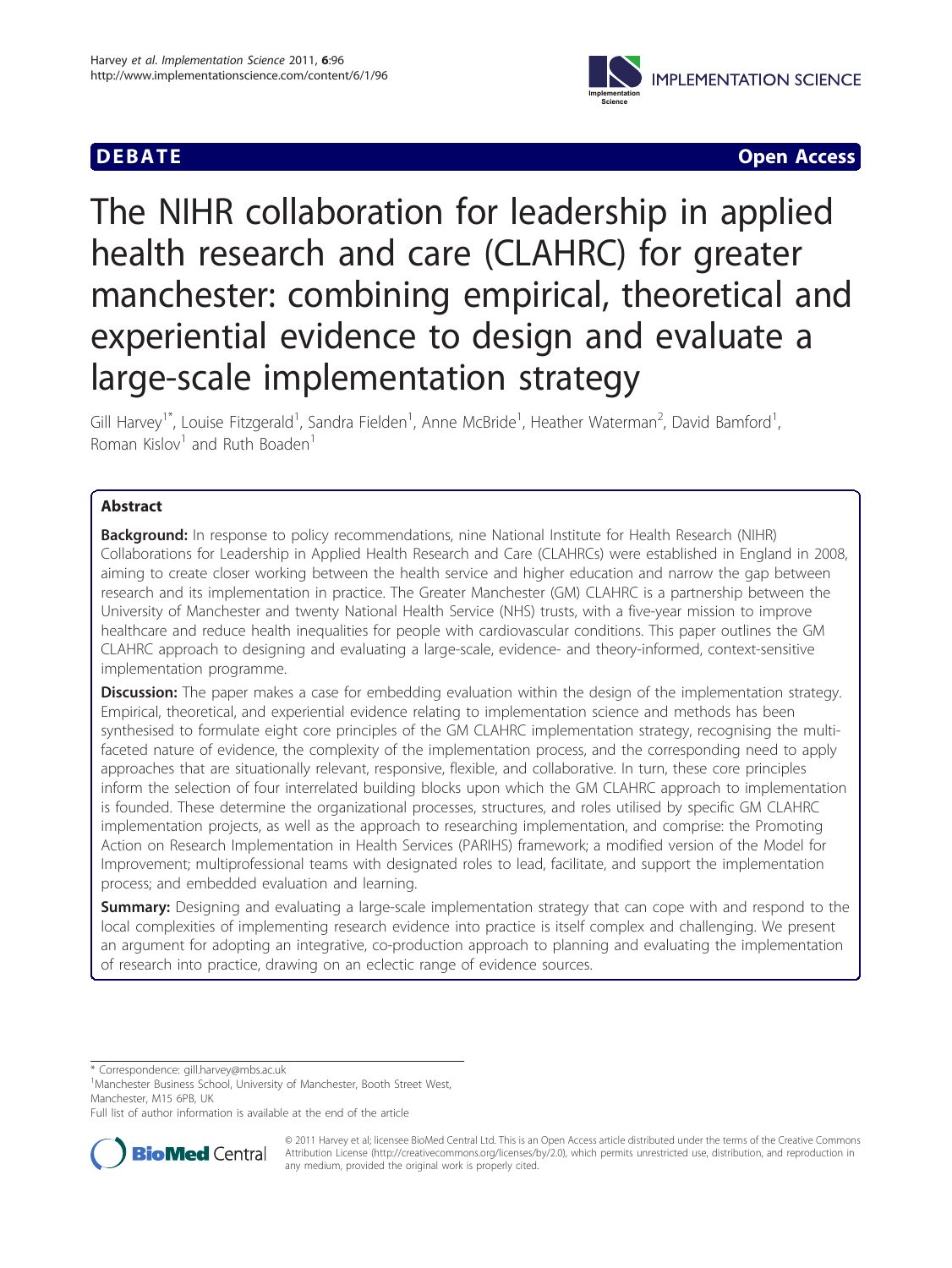#### Background

Evidence-based healthcare has featured as a policy concern in many healthcare systems over the last decade, driven by a growing recognition that healthcare delivery does not always reflect what is known to be best practice. Studies suggest that up to thirty to forty per cent of patients do not receive care complying with current scientific evidence [\[1](#page-11-0),[2\]](#page-11-0). Responding to these concerns, attempts have been made to find ways to narrow the research-practice gap and ensure that research is translated into clinical practice and service delivery as effectively and efficiently as possible.

In the UK, the Cooksey Report on research funding [[3\]](#page-11-0) identified two gaps in the translation of health research, namely translating ideas from basic and clinical research into the development of new products and approaches to treatment of disease and illness, and implementing those new products and approaches into clinical practice. Subsequently, the High Level Group on Clinical Effectiveness [[4\]](#page-11-0) highlighted: the need for a range of measures to narrow the gap between evidence and implementation, including measures to promote local ownership of the clinical effectiveness agenda, with clinicians and managers working in partnership; the need for the health service to make better use of the skills and expertise available in higher education organizations; the need for increased understanding of the mechanisms that encourage the adoption of new interventions; and the need for more research on organizational receptivity.

Responding to these policy recommendations, Collaborations for Leadership in Applied Health Research and Care (CLAHRCs) have been established in England in an attempt to create closer working between the health service and higher education, and thus narrow the gap between research and its implementation in practice. In total, nine Collaborations were funded by the National Institute for Health Research (NIHR) for a five year period, starting in October 2008, each with three related objectives, namely: conducting high-quality applied health research; implementing the findings from research in clinical practice; and increasing the capacity of National Health Service (NHS) organizations to engage with and apply research. Protocols from some of the CLAHRCs have previously been published in Implementation Science [[5](#page-11-0),[6](#page-11-0)].

Within Greater Manchester (GM), the CLAHRC is a partnership between the University of Manchester and twenty NHS trusts. It has a five-year mission to improve healthcare and reduce health inequalities for people with cardiovascular conditions (diabetes, chronic kidney disease, stroke, and heart failure). There are two key strands of activity within the CLAHRC: one undertaking applied health research to support patient self-management and improve the quality of care for people with chronic vascular disease; the second, an implementation programme that is focused on implementing research evidence relevant to clinical areas where a known gap exists between current practice and established best practice, as indicated, e.g., by research, systematic reviews, and clinical guidelines.

The GM CLAHRC implementation programme is comprised of four implementation themes focusing, respectively, on the four cardiovascular conditions of chronic kidney disease, heart failure, diabetes, and stroke. Each of the themes has designed an individual implementation project, dependent on the specific clinical issue being addressed, stakeholders engaged, and other contextual factors. However, it was recognised from the outset that all GM CLAHRC implementation activities should be evidence- and theory-informed and context-dependent, and that they should be underpinned by the same general founding principles. This was seen to be important for the following reasons: first, to maximise the likelihood of successful implementation; second, to generate learning about the implementation process and add to the knowledge base about how best to get evidence into healthcare practice; and, finally, to enhance the interconnectedness of the implementation themes and integrity of the programme as a whole.

This paper outlines the GM CLAHRC approach to designing and evaluating a large-scale, evidenceinformed, theory-driven, and context-sensitive implementation programme. It describes the types of evidence about implementation that have been utilised; formulates eight core principles underpinning the GM CLAHRC implementation strategy; and describes how these principles have influenced the selection of theoretical and operational models, the development of organizational structures and processes, and the approach to evaluation within the implementation programme. Because the main purpose of the paper is to describe general theoretical foundations upon which the GM CLAHRC implementation programme has been built, it will not specifically discuss how these principles have been interpreted and adapted by individual implementation projects within the programme; nor will it analyse strengths and weaknesses of the approach and reflect on its overall effectiveness. These aims are being addressed by ongoing internal and external evaluations of the GM CLAHRC and will be reported in subsequent papers.

#### Design

#### Combining evidence from different sources to inform implementation

In designing the implementation programme, we have explicitly taken an approach that aims to integrate theoretical, empirical, and experiential evidence about implementation interventions in healthcare (Table [1\)](#page-3-0). Before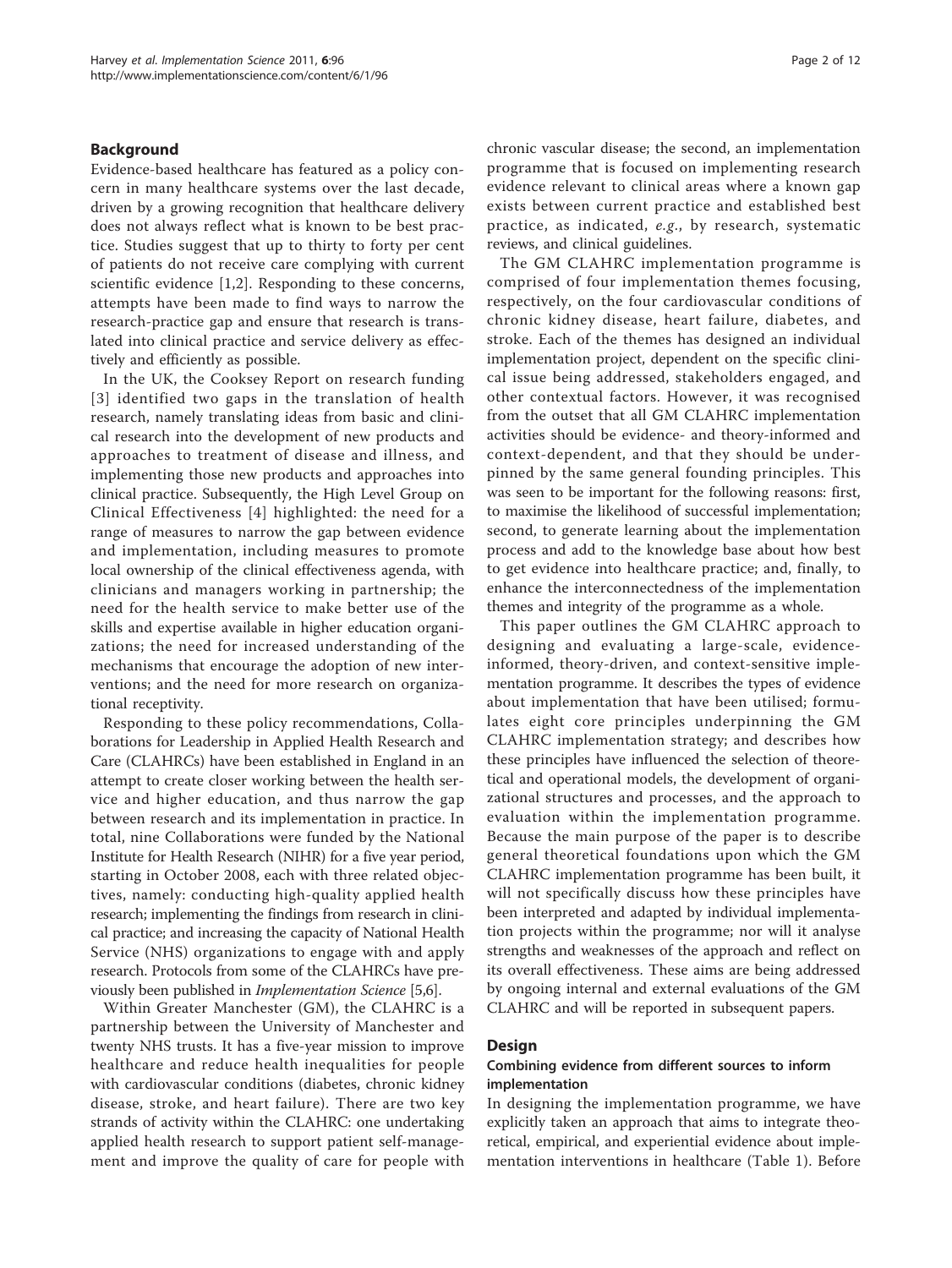| Type of<br>evidence | <b>Description</b>                                                                                                                                              | How it contributes to knowledge                                                                                                                                                                                                                                                                                                  |
|---------------------|-----------------------------------------------------------------------------------------------------------------------------------------------------------------|----------------------------------------------------------------------------------------------------------------------------------------------------------------------------------------------------------------------------------------------------------------------------------------------------------------------------------|
| Theoretical         | Ideas, concepts, and models used to describe the intervention, to<br>explain how and why it works, and to connect it to a wider<br>knowledge base and framework | Helps to understand the programme theories that lie behind the<br>intervention, and to use theories of human or organizational<br>behavior to outline and explore its intended working in ways that<br>can be used to construct and test meaningful hypotheses and<br>transfer learning about the intervention to other settings |
| Empirical           | Information about the actual use of the intervention, and about its<br>effectiveness and outcomes in use                                                        | Helps to understand how the intervention plays out in practice,<br>and to establish and measure its real effects and the causality of<br>relationships between the intervention and desired outcomes                                                                                                                             |
| Experiential        | Information about people's experiences of the service or<br>intervention, and the interaction between them                                                      | Helps to understand how people (users, practitioners, and other<br>stakeholders) experience, view, and respond to the intervention,<br>and how this contributes to our understanding of the intervention<br>and shapes its use                                                                                                   |

<span id="page-3-0"></span>Table 1 Types of evidence to inform implementation [[11\]](#page-11-0)

describing each of the three types of evidence in more detail and presenting the rationale for selecting this integrated approach, it is worth making several clarifying comments. In contrast to a biomedical tradition which predominantly uses the term 'evidence' to refer to the findings of empirical research conducted in controlled conditions, it will be employed in this section in a broader sense, referring also to other forms of knowledge seen as credible from a social science perspective. In addition, it should be emphasized that we will be speaking here about knowledge relating to the effectiveness of certain implementation strategies and interventions, i.e., evidence about implementation, rather than the clinical knowledge about the effectiveness of certain diagnostic and treatment methods (in other words, the evidence to be implemented).

In recent years, we have witnessed a growth of activity within the field of implementation research generating empirical knowledge about how best to implement evidence into practice. Empirical evidence produced by this research provides some useful starting points in the design of an implementation programme, indicating, e.g., interventions that have varying levels of effectiveness [[7](#page-11-0)] (Table 2) and the ways in which research evidence is negotiated, contested, and possibly ignored during the processes of translation and implementation [[8\]](#page-11-0). However, on its own, such empirical evidence is insufficient to plan a detailed implementation approach. Take, for example, systematic review evidence that suggests multifaceted interventions are one of the most consistently effective ways to get evidence into practice [[9\]](#page-11-0). While this provides an important starting point, there is little guidance on which combination of interventions to put together, how, and when. This is why it is useful to combine the empirical evidence with both theoretical evidence and experiential evidence from the field to produce knowledge that is 'fit for purpose' [[10](#page-11-0)], i.e., tailored to the particular circumstances or situation in which implementation is to take place.

Theoretical evidence is a growing area of interest within the field of implementation science, both in relation to changing the behaviour of individuals and at the organizational level to aid understanding of the broader set of economic, administrative, managerial, or policyrelated factors that may influence implementation [[11-13\]](#page-11-0). Theories are seen to provide a useful way of contextualising, planning, and evaluating implementation strategies that typically comprise multiple interventions targeted at different groups and different levels within an organization. Such informing theories may be

| Table 2 Evidence of effectiveness for interventions to promote behavioural change among health professionals [7] |  |
|------------------------------------------------------------------------------------------------------------------|--|
|------------------------------------------------------------------------------------------------------------------|--|

| <b>Consistently effective</b>                                                                                                                                                                                                                                                                                                                                                                                                | <b>Variable effectiveness</b>                                                                                                                                                                                                                                                                                                                                                                                                                                                                                                                                                                                 | Little or no effect                                                                                                                                                                                                                       |
|------------------------------------------------------------------------------------------------------------------------------------------------------------------------------------------------------------------------------------------------------------------------------------------------------------------------------------------------------------------------------------------------------------------------------|---------------------------------------------------------------------------------------------------------------------------------------------------------------------------------------------------------------------------------------------------------------------------------------------------------------------------------------------------------------------------------------------------------------------------------------------------------------------------------------------------------------------------------------------------------------------------------------------------------------|-------------------------------------------------------------------------------------------------------------------------------------------------------------------------------------------------------------------------------------------|
| • Educational outreach visits (for prescribing in<br>North America)<br>• Reminders (manual or computerised)<br>• Multifaceted interventions (a combination that<br>includes two or more of the following: audit and<br>feedback, reminders, local consensus processes,<br>or marketing)<br>• Interactive educational meetings (participation<br>of healthcare providers in workshops that<br>include discussion of practice) | • Audit and feedback (or any summary of<br>clinical performance)<br>• The use of local opinion leaders (practitioners<br>identified by their colleagues as influential)<br>• Local consensus processes (inclusion of<br>participating practitioners in discussions to<br>ensure that they agree that the chosen clinical<br>problem is important and the approach to<br>managing the problem is appropriate)<br>• Patient-mediated interventions (any<br>intervention aimed at changing the<br>performance of healthcare providers for which<br>specific information was sought from or given<br>to patients) | • Educational materials (distribution of<br>recommendations for clinical care, including<br>clinical practice quidelines, audiovisual materials,<br>and electronic publications)<br>• Didactic educational meetings (such as<br>lectures) |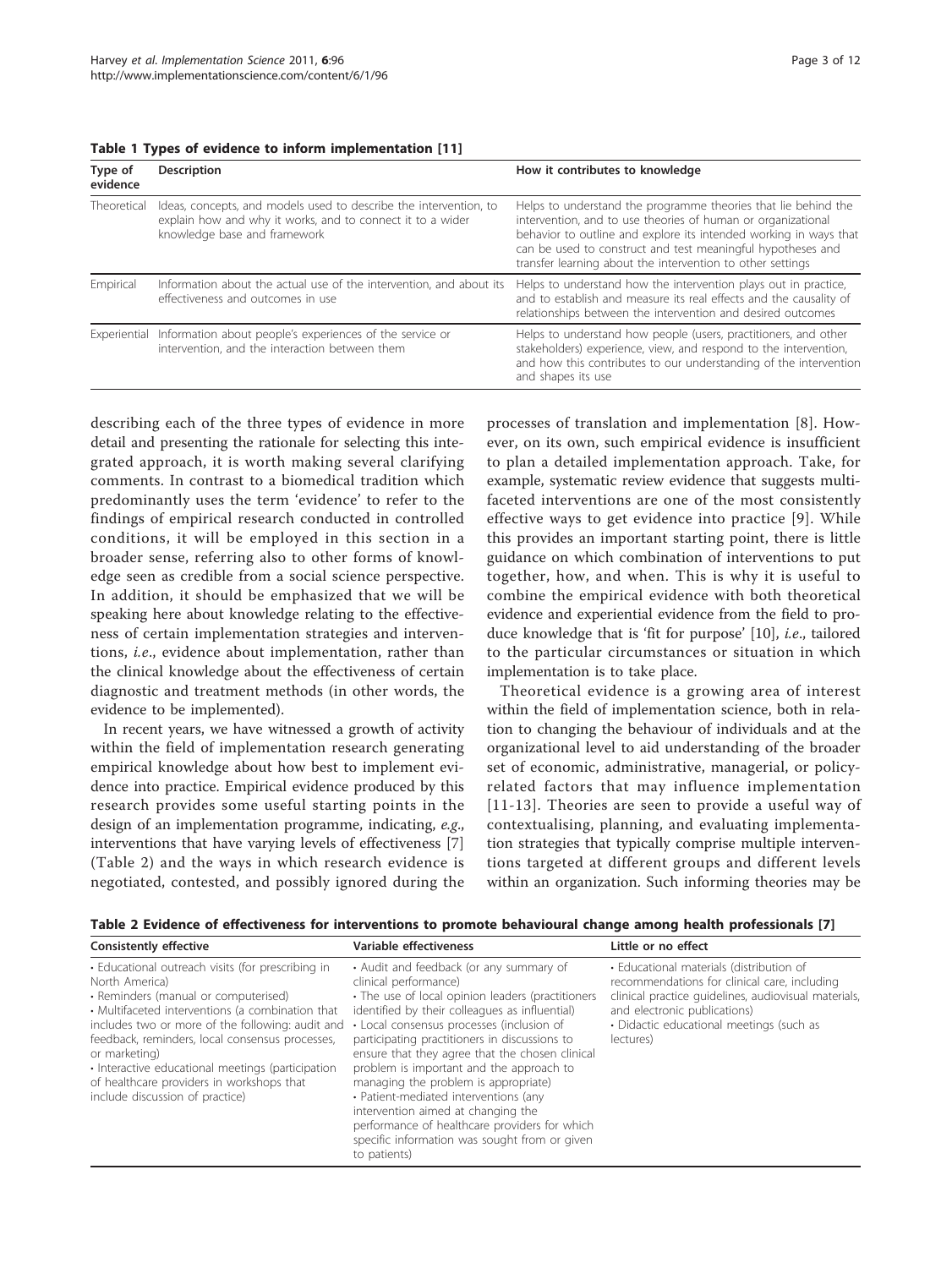drawn from a broad range of disciplines, including, e.g., psychology, organizational behaviour, social marketing, and organizational learning [\[12\]](#page-11-0). This is reflected in the eclectic, multi-theoretical approach to implementation which has been taken by the GM CLAHRC implementation programme and which will be discussed in more detail in subsequent sections of this paper.

We also draw on the experiential evidence of those involved in applying evidence in practice. This evidence, in turn, has several sources. First of all, some of the clinical, managerial, and academic members of the implementation team have undertaken considerable work within the field of implementation research and practice, and this pre-existing, practice-based knowledge has a significant role in shaping and refining the implementation programme as it develops and evolves. In addition, the GM CLAHRC implementation activities are also shaped by the experiential evidence collected from various external stakeholders from within the NHS, who possess valuable knowledge about contextual factors that need to be addressed in the process of implementing change. Last but not least, important experiential evidence is being acquired, negotiated, and translated into practice by the members of the CLAHRC implementation teams as part of 'learning by doing' in the course of implementing their projects [\[14\]](#page-11-0).

Given the inherent complexity and context-dependent nature of the implementation process, as well as the insufficiency of empirical evidence about implementation, it becomes impractical to prioritise one type of knowledge over the others. As such, our approach to implementation is integrative, developmental, and reflective, making use of evidence about implementation that already exists and applying and refining this evidence as the work of the CLAHRC unfolds and progresses. Empirical, theoretical, and experiential evidence is collected and collated through reviewing relevant literature and sharing the collective knowledge and experience of implementation team members. This synthesis has led to the formulation of eight core principles that underpin the GM CLAHRC approach to implementation (Table 3) and are discussed in the following section.

#### Core principles underpinning implementation Evidence is broader than research

Evidence derived from research is a central focus in initiatives such as CLAHRCs that are attempting to bridge the gap between research and decision making at the level of health service delivery and practice. However, it is equally important to be cognisant of empirical studies that demonstrate the complex, multi-faceted, and contested nature of evidence in the healthcare setting [[15,16\]](#page-11-0). While rigorous techniques have been developed to increase the objectivity of research evidence (e. g., systematic review, technology appraisal, and clinical guideline development), studies suggest that in practice, healthcare professionals draw on and integrate a variety of different sources of evidence, encompassing both propositional and non-propositional knowledge. Sources of evidence that sit alongside research typically include knowledge derived from clinical experience, from credible colleagues, patients, clients, and carers, and from the local context or environment [[17,18\]](#page-11-0).

This experiential evidence presents a challenge to the traditional hierarchy of evidence within biomedical research, whereby 'gold standard' evidence is that derived from multiple, high-quality randomized controlled trials or systematic reviews. In practice, evidence relating to the effectiveness of interventions is considered alongside a range of other criteria, including, e.g., acceptability, accessibility, appropriateness, and fit with local priorities [\[11](#page-11-0)]. Thus, designing an implementation strategy that relies on a narrow definition of evidence as research (and ranking the strength of that research according to the research design) is likely to result in an approach that fails to acknowledge the complexity of decision making at the level of clinical practice and service delivery.

# Good research is not enough to guarantee its uptake in practice

The multi-faceted nature of evidence has implications for the way in which research is implemented (or not) in practice. While some strategies for getting research into practice, such as evidence-based clinical guidelines, assume a direct or instrumental process of research utilisation [[19\]](#page-11-0), the reality in practice has been shown to

#### Table 3 Core principles underpinning the Greater Manchester CLAHRC implementation approach

- Evidence is broader than research
- Good research is not enough to guarantee its uptake in practice
- Rational/linear models are inadequate in planning and undertaking implementation
- Acknowledgement of and responsiveness to the context of implementation
- Tailored, multi-faceted approaches to implementation are needed
- Importance of forming networks and building good relationships
- Individuals are required in designated roles to lead and facilitate the implementation process
- Integrated approach to the production and use of evidence about implementation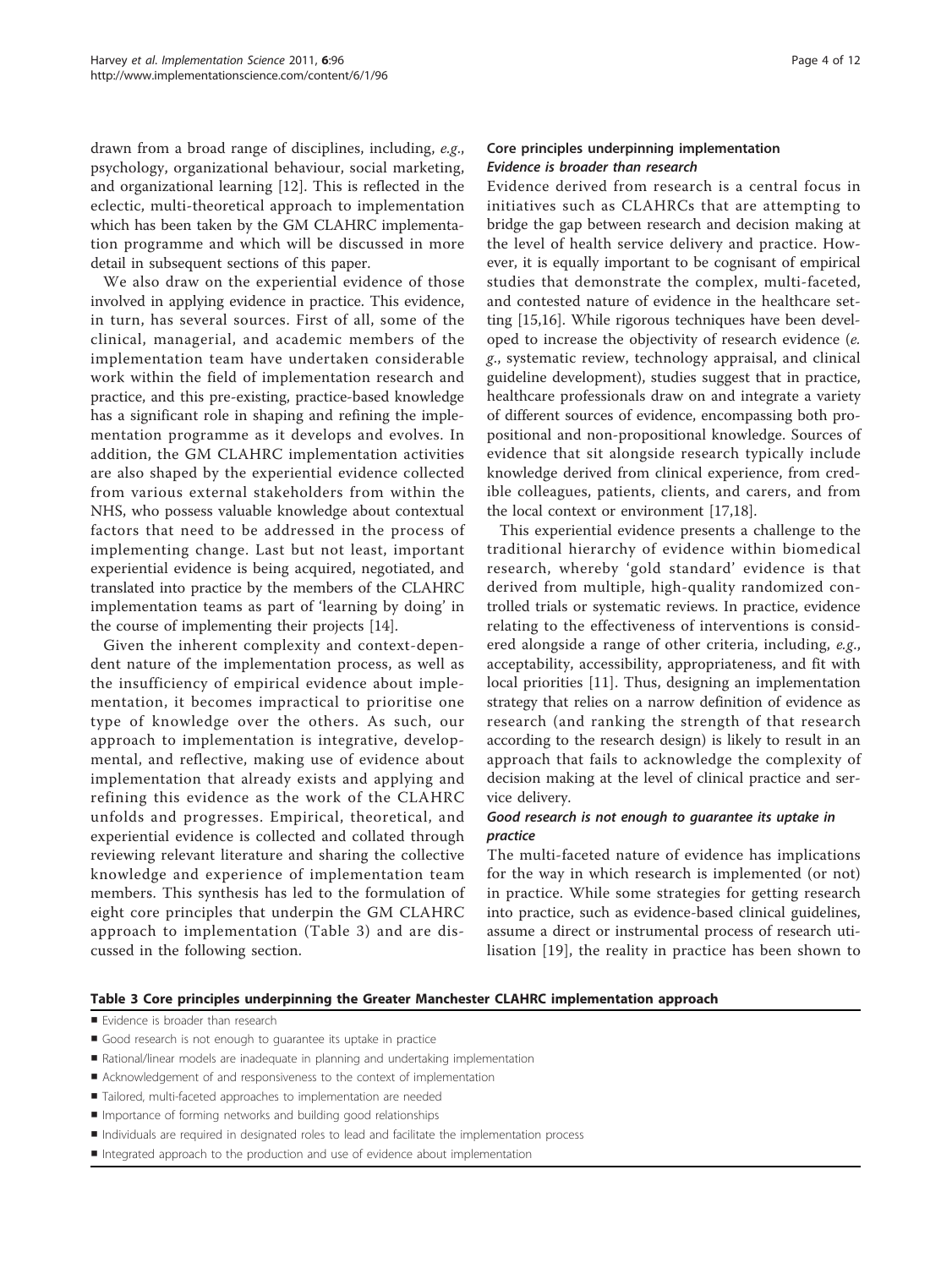be significantly more complex [[15,20\]](#page-11-0). Dopson and Fitzgerald [[8](#page-11-0)] draw on comparative data from a total of 48 primary case studies of the careers of evidence-based innovations and highlight the importance of sense-making and the enactment of evidence in practice, in order to translate research evidence from information to new knowledge that can influence practice change. Other researchers have similarly highlighted that research evidence, although crucial to improving patient care, may not on its own inform practitioners' decision-making [[17,21\]](#page-11-0), because of the need to translate and particularise evidence in order to make sense of it in the context of caring for individual patients [\[18\]](#page-11-0). Furthermore, at this more local level, other factors come into play, including the credibility of the evidence source and competing priorities, which may distort the types of evidence that individuals pay attention to [[22](#page-11-0)].

# Rational/linear models are inadequate in planning and undertaking implementation

Early models of evidence-based practice suggested a fairly straightforward, linear process of translating research into practice [[23](#page-11-0)], where once evidence was reviewed and collated (e.g., in the form of systematic reviews or clinical guidelines), then processes of dissemination, continuing professional development, and clinical audit could be used to promote uptake of the research in practice. Linear models of research use typically view research and practice as two separate entities and emphasize the flow of knowledge from researchers to the practice community [\[19](#page-11-0)]. Another way of viewing these more linear models is as 'producer-push' approaches [[24](#page-11-0)], with practitioners as the recipients of research.

However, experiences in practice and studies to evaluate the implementation of research into practice have repeatedly highlighted the complexity of the process, linked to factors such as the multi-faceted nature of evidence, the influence of contextual factors, and the mediating role of professional groups [[8](#page-11-0),[25](#page-11-0),[26\]](#page-11-0). Subsequently, alternative models to implementing research evidence in practice have been developed that attempt to move beyond the linear approach to implementation. These include models which represent implementation as a more cyclical process, still comprising a sequence of key steps, but taking place within a process of repeating cycles (e.g., the knowledge-to-action cycle [[27\]](#page-11-0)), and dynamic models which attempt to represent the simultaneous interaction of a number of key factors in the implementation process (e.g., the Promoting Action on Research Implementation in Health Services (PARIHS) framework [[20,28\]](#page-11-0)). A recent review of models that have been developed to guide the knowledge transfer process [\[29](#page-11-0)] concludes that it is the interactive, multi-directional models of implementation that most accurately represent the knowledge transfer process in action.

#### Acknowledgements of and responsiveness to the context of implementation

Context can be defined as 'the environment or setting in which the proposed change is to be implemented' [\[20](#page-11-0)] and is shaped by a range of different factors at the macro, meso, and micro levels of health service delivery. Ferlie et al. [[30](#page-11-0)] identify context as a crucial determinant of the career of an evidence-based innovation, highlighting the influence of factors at the micro level in determining the receptiveness of an organization to change, in particular, the engagement of clinical opinion leaders, the quality of relationships, change and project management capacity, senior management support, organizational complexity, and a climate of organizational learning. McCormack et al. [[31](#page-11-0)] similarly note a range of contextual influences at the micro and meso organizational level that influence the uptake of research, including: the existence of clearly defined boundaries; clarity about decision making processes; clarity about patterns of power and authority; resources, information, and feedback systems; active management of competing 'force fields' that are never static; and systems in place that enable dynamic processes of change and continuous development [\[30\]](#page-11-0).

Such features of the local context are clearly influenced by the prevailing organizational culture, by organizational history and politics, and by relationships with other key stakeholders in the health economy. In order to understand and manage the multiple contextual influences, implementation approaches need to have a clear strategy for assessing the organizational context in which implementation is to take place, including an assessment of the key stakeholders and their roles and relationships, and have sufficient flexibility to tailor implementation to fit the specific needs of the context.

#### The need for tailored, multi-faceted approaches to implementation

As previously noted, empirical evidence supports the use of multi-faceted interventions to implement research into practice [[7](#page-11-0)]. However, the specific combination of different interventions within an implementation strategy (e.g., audit and feedback, reminders, educational events, opinion leaders, etc.) can be less clearly defined, because of the need to tailor interventions to the specific needs of the local setting or context. This poses a central challenge to the design of a strategy for implementation, namely, how to know which package of interventions to put together, for which setting, and at what point in time.

As highlighted in the point above, having a sound understanding and assessment of the context is crucial to the plan for implementation at a local level. However,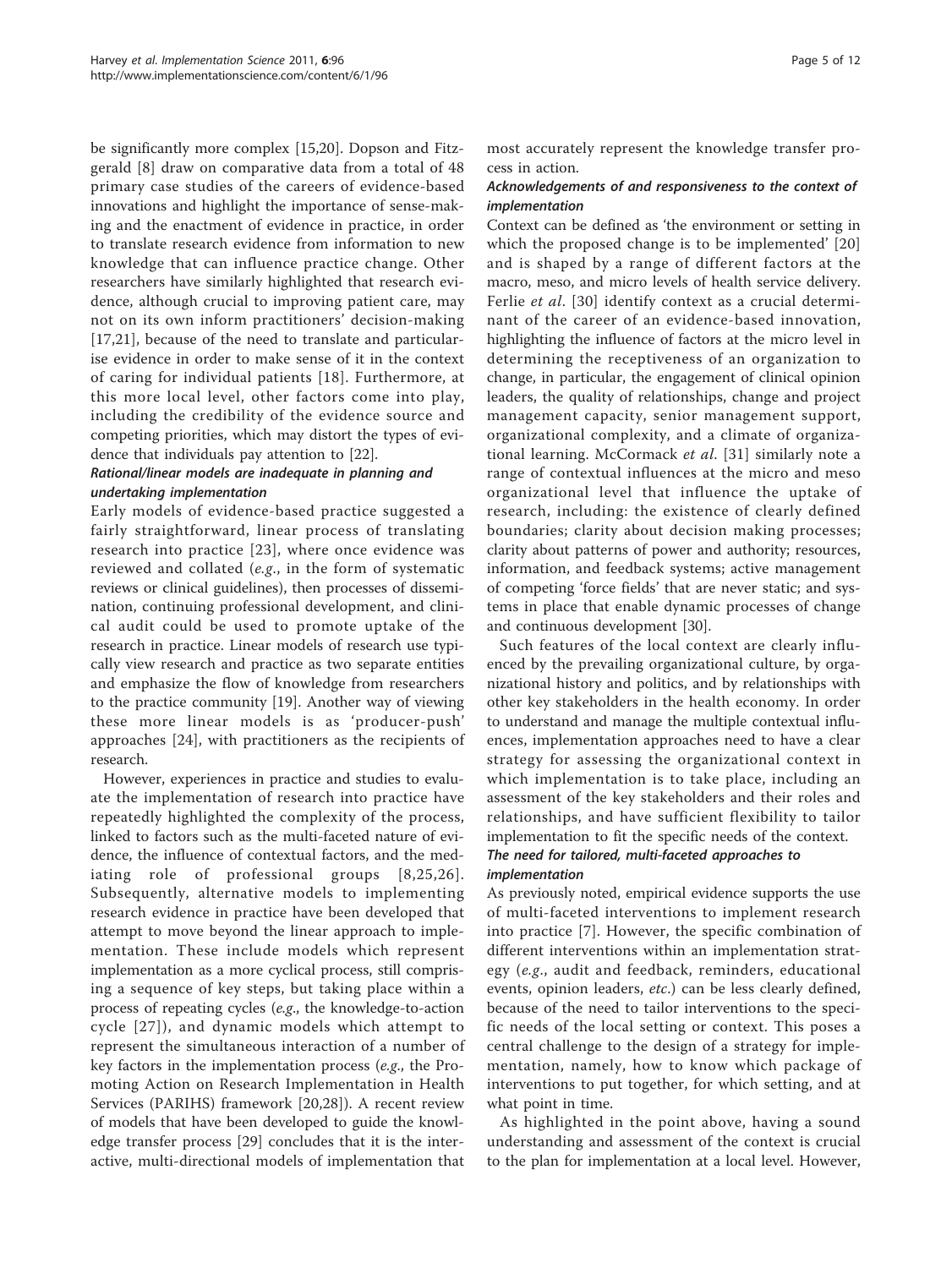having undertaken a detailed assessment of the context, the question is then one of how to address the various political, leadership, relationship, and cultural issues that may be identified as influencing the process of implementing evidence into practice. This is where multifaceted approaches need to embrace both specific interventions to make evidence more accessible and amenable to key stakeholders and active roles that seek to negotiate the potential barriers and obstacles to implementation.

#### Importance of forming networks and building good relationships

Denis and Lehoux [[32](#page-11-0)] identify three building blocks relating to the organizational use of knowledge, which they describe as knowledge as codification (focusing on the synthesis of knowledge in the form of clinical practice guidelines or quality indicators), knowledge as capabilities (in the form of organizational structures and processes to enable knowledge transfer) and knowledge as process (mechanisms to build relationships, create a greater sense of coherence and enhance problem-solving). It is in relation to this third building block, knowledge as process, that relationships and networks are particularly important. In turn, this links to some of the principles already outlined, such as the contingent nature of evidence and the influence of local context, and highlights the need for implementation strategies to take account of and engage the appropriate range of stakeholders. This includes stakeholders with a perspective on evidence (e.g., researchers, clinicians, commissioners, patients, and the public) and those with an influence on the context (e.g., managers, policy makers, clinicians, patient representatives).

Increasingly, as evidence is recognized to be situational and subject to a process of sense making before it is implemented, attention has turned to focus on learning theories that can help to understand and explain the processes by which knowledge is shared and learned. For example, theories such as communities of practice [[33](#page-11-0),[34\]](#page-11-0) have been applied to explore the different meanings that different professional groups ascribe to the same evidence and the complex process of integrating and constructing knowledge across disciplinary boundaries [[8](#page-11-0)]. This poses a challenge to all CLAHRCs with the multiple groupings that are engaged in the initiative: academics and practitioners, managers and clinicians, commissioners and providers, professionals and the public, to name just a few. At both the planning stage of implementation and throughout the process of implementation and evaluation, this highlights the need for a collaborative approach, with time and effort being invested in building relationships and creating networks for learning and sharing information.

# Individuals in designated roles to lead and facilitate the implementation process

The principles outlined so far highlight the need for flexible, collaborative, and multi-faceted approaches to implementation. Linked to the second building block identified by Denis and Lehoux [[32\]](#page-11-0)–knowledge as capabilities–structures and processes are required to enact the tailored, multi-dimensional approaches to implementation, taking account of and responding to contextual influences and the varied (and sometimes competing) needs and priorities of local stakeholders. In communities of practice theory, knowledge is described as 'sticky' at the boundary between communities, e.g., different professional groups. Three distinct strategies are proposed for overcoming such boundary issues: using people to act as knowledge brokers between different communities; making use of boundary objects or artefacts; and establishing boundary practices to promote interaction among the different communities [[35,36\]](#page-11-0).

Within the field of evidence-based healthcare, various roles have been identified to support and lead boundary spanning activities, including, e.g., educational outreach workers, academic detailers, knowledge brokers, opinion leaders, and facilitators [[37-](#page-11-0)[42](#page-12-0)]. While the roles vary in terms of the position of individuals in relation to the organization (internal or external), their role and source of influence (e.g., professional versus non-professional) and the range of methods and techniques they might use (social marketing, influencing, leadership, facilitation), they share a common feature of one or more individuals assuming an explicit role to enable the translation and uptake of research knowledge into practice. Given the size and complexity of the CLAHRC, the large number of organizations involved and the multiple communities that are represented, a number of different boundary spanning roles, structures, and processes are required.

#### Integrated approach to the production and use of evidence about implementation

A final principle underpinning the GM CLAHRC approach to implementation relates to the previously described complex, contested, and contingent nature of evidence and a growing awareness that co-production of knowledge enhances its relevance and transferability to practice [\[43,44](#page-12-0)]. The consequence of this is that we did not start out with a pre-planned, detailed, top-down programme of implementation activities that we were aiming to apply within CLAHRC. Rather, the specific implementation projects are guided by the ongoing coproduction of knowledge by the GM CLAHRC team members, who are engaged in the sharing, negotiation and practical application of empirical, theoretical, and experiential evidence relevant to their work. This co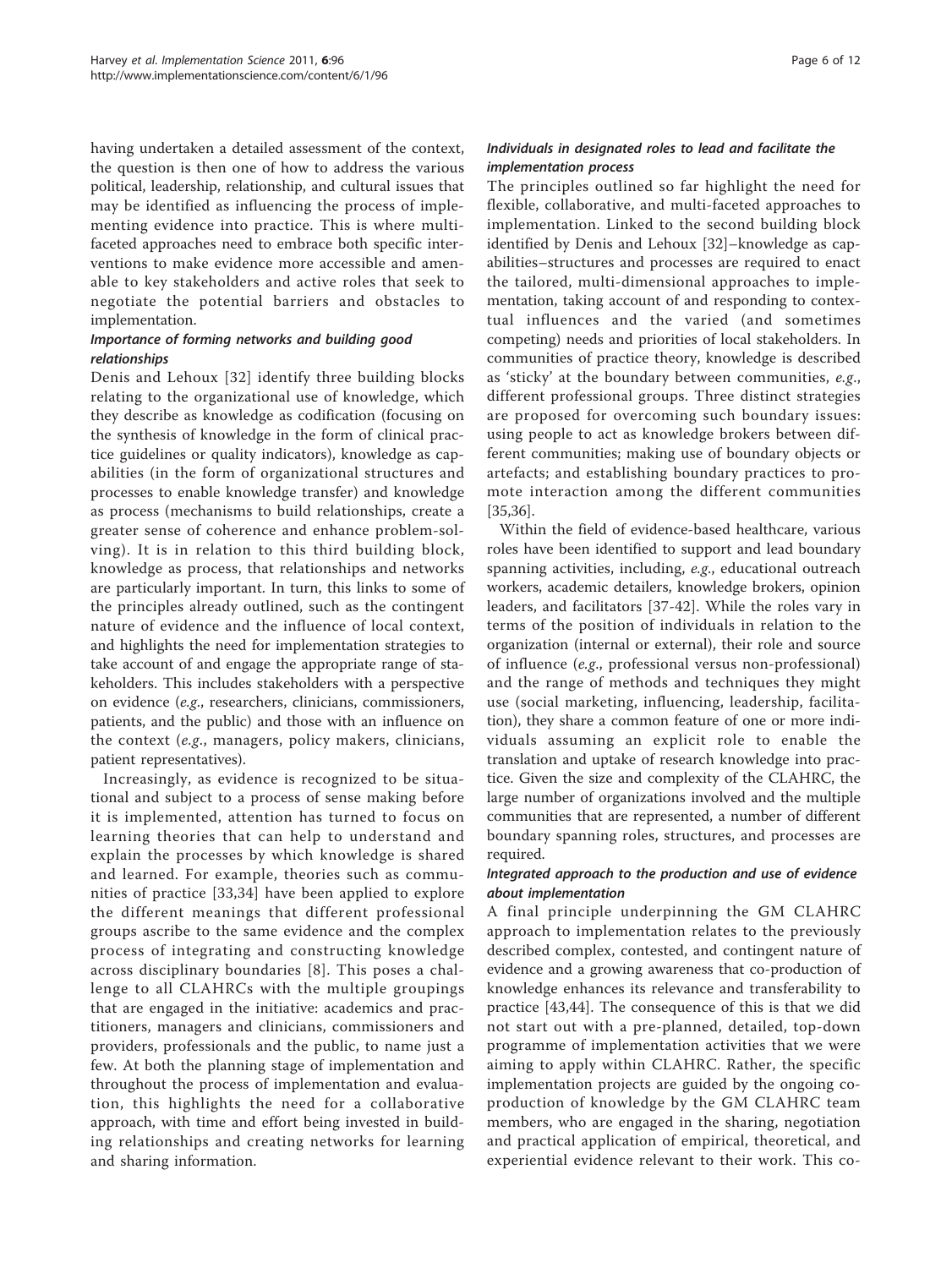<span id="page-7-0"></span>produced, integrated, and applied knowledge promotes practice-based learning about what works and what does not work in a given context. In turn, this model of co-production underpins the approach to evaluation within the GM CLAHRC, as outlined in subsequent sections of the paper.

# Designing an implementation approach based on the core principles

From the starting point of the core principles outlined above, there are a number of key messages that emerge and which fundamentally influence the approach to implementation that we are adopting. First, it is clear that we cannot treat research evidence as a 'product' to be implemented; second, we have to understand and work with a wide range of individuals and organizations, each with their own local conditions, politics, and priorities; third, we require an approach that provides an overall structure, based on the underpinning principles, but allows for local flexibility; fourth, we have to have the right people in the right roles to maximize the chances of success; and finally, we need to adopt a formative approach to implementation and evaluation, reflecting, and learning along the way.

Taking account of the underlying principles, we have designed an implementation strategy for the GM CLAHRC that comprises four building blocks:

1. The PARIHS framework as an underpinning conceptual model recognizing the complexity and interplay of evidence, context, and facilitation;

2. A modified version of the Model for Improvement, providing an operational framework, with an actionable set of steps for implementation, but with inherent flexibility;

3. Multiprofessional implementation teams with designated roles of clinical leads, academic leads and knowledge transfer associates (KTAs) to lead, facilitate, and support the process of implementation;

4. Embedded evaluation and learning, in the form of cooperative inquiry and internal evaluation.

#### The PARIHS framework

The PARIHS framework (Figure 1) proposes that the successful implementation of research evidence into practice is dependent on the complex interplay of the evidence to be implemented (how robust it is and how it fits with clinical, patient, and local experience), the local context in which implementation is to take place (the prevailing culture, leadership, and commitment to evaluation and learning), and the way in which the process is facilitated (how and by whom) [[20](#page-11-0)]. Since its initial publication, the PARIHS framework has been used nationally and internationally as a heuristic to guide the application of research evidence into practice and as the conceptual underpinning of a variety of tools and frameworks to be used at the point of care delivery [[45](#page-12-0)-[48\]](#page-12-0).



Each of the key concepts of evidence, context, and facilitation is recognised to be multi-factorial and can be represented along a continuum from low to high, with research uptake likely to be greatest when all of the three elements are located at the high end of the continuum. Concept analysis of the evidence construct proposed that evidence comprised four key sub-elements, namely, research, clinical experience, patient experience, and local information [\[18](#page-11-0)]. Where research evidence is 'high' (i.e., is rigorous/robust), but is not matched by a similarly high level of clinical consensus or does not meet with patients' needs and expectations, or perceived priorities at a local level, the process of translating research into practice will be more difficult. A similar concept analysis of the context construct [\[31](#page-11-0)] suggested that context comprised key elements of culture, leadership, and evaluation. In a situation where evidence is 'high' (as measured in terms of the strength of the research, clinical and patient experience, and local information), implementation will be more challenging where the culture is not conducive to change, the leadership is weak, and there is not a prevailing evaluative culture within the unit or organization.

Facilitation addresses the broader organizational dimensions of implementation and helps to create the optimal conditions for promoting the uptake of evidence into practice in the given context. Concept analysis of the facilitation dimension [[42\]](#page-12-0) has shown that individuals appointed as facilitators (e.g., project leads, educational outreach workers, or practice development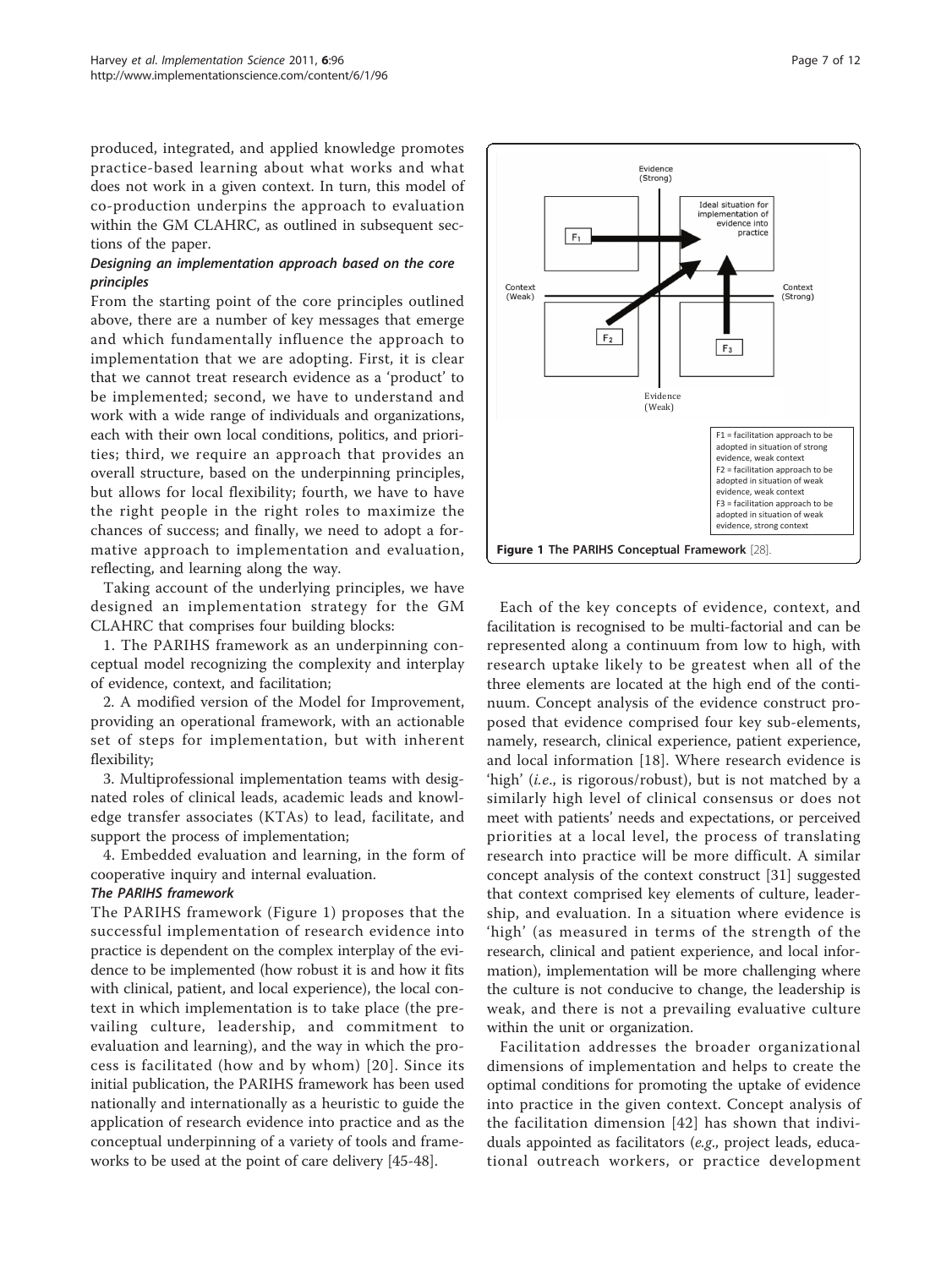facilitators) can take on a number of approaches to facilitation ranging from a largely task-focused, project manager role to a more holistic, enabling model where the facilitator works at the level of individuals, teams, and organizations to create and sustain a supportive context for evidence-based care (e.g., by analysing, reflecting, and changing attitudes, behaviours, and ways of working). The key to successful implementation is matching the role and skills of the facilitator to the specific needs of the situation. As illustrated in Figure [1](#page-7-0), different approaches to facilitation are required, depending on the strength of the evidence to be implemented and the context in which implementation is to take place. So, for example, where the evidence is strong, but the context is weak or unsupportive (situation F1), the facilitator has to pay particular attention to contextual issues, such as identifying barriers to implementation, and introducing strategies to deal with these. These could include strategies to identify and support internal champions for change, securing explicit support and commitment from senior leadership, and creating effective processes for staff involvement, participation, and communication. Conversely, where the context is generally supportive of change, but the evidence is weak or disputed (situation F3), the facilitator needs to focus more on building consensus around the evidence to be implemented, e.g., by bringing together different stakeholder groups (such as clinicians, patients, managers, and commissioners) to review existing research evidence, share their own experiences, and reach agreement on the changes to be made. Consequently, skilled facilitators need to be able to move across different points of the facilitation continuum to meet the different requirements of individuals, teams, and organizations at different points in time. However, this requires facilitators to possess a sophisticated range of knowledge, including diagnostic skills (to assess the organizational context and the needs of individuals and teams), project management skills (planning and evaluating implementation activities), and interpersonal skills (building relationships, supporting individual, team and organizational development and learning, overcoming resistance to change).

The PARIHS approach represents a useful overarching conceptual framework that shows what aspects of the implementation process should be assessed and, if necessary, influenced by the teams to make their interventions successful. However, it provides little guidance about how the implementation process might unfold in practice, in what way the facilitation component of the framework could be institutionalised in the CLAHRC organizational structures and processes, and what should be done to create an organizational environment open to reflection, learning, and co-production of

knowledge. This is why the GM CLAHRC implementation programme supplements the PARIHS framework with other concepts and methods described below.

#### The Model for Improvement

The Model for Improvement was developed by Langley et al., working within the Institute for Healthcare Improvement in the US [[49\]](#page-12-0), and is based around the plan-do-study-act (PDSA) cycle, which was initially utilised in industry. The PDSA cycle is linked in to the Model with three key questions, namely: What are we trying to accomplish? How will we know that a change is an improvement? What changes can we make that will result in the improvements that we seek? The use of this model over time to implement change is often referred to as rapid-cycle improvement, where a number of small PDSA cycles take place one after the other to generate continuous, incremental improvements in care. The Model for Improvement features in many current day approaches to healthcare improvement [[50\]](#page-12-0), including large scale, collaborative projects [[51](#page-12-0)].

The basic elements of the Model for Improvement are represented in the operational framework that we use to guide implementation (Figure 2). This framework embeds the operational steps of the Model for Improvement within the conceptual coordinates of the PARIHS framework, emphasizing the need to consider the multidimensional elements of evidence and context and apply facilitation knowledge and skills to plan, undertake, and evaluate specific implementation interventions and projects. The Model for Improvement provides a useful supplement to the PARIHS framework by suggesting an iterative and reflective approach to implementation, emphasising the importance of non-linear cycles of activity and using an actionable set of incremental changes for putting previously discussed core principles of implementation into practice.

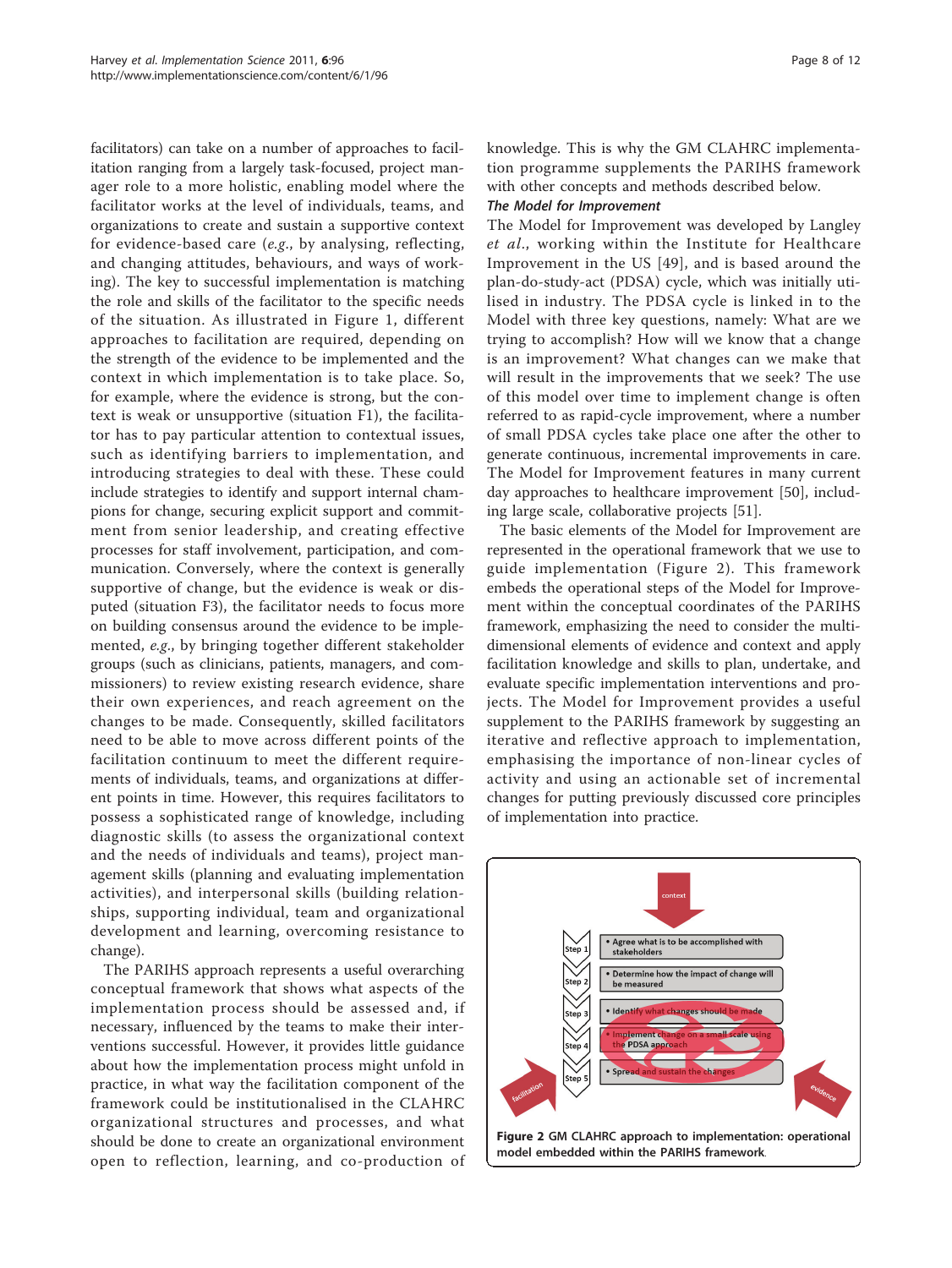This modified version of the Model for Improvement shares some similarities with the existing frameworks, such as the knowledge-to-action cycle [[27\]](#page-11-0), but with less detail about how the different steps should be approached, enabling this to be determined by facilitators at a local level, depending upon their assessment of the local context. We elected to use this approach, rather than the existing knowledge transfer frameworks, because of the inherent flexibility that it allows, its focus on incremental improvement, and a special emphasis on planning for spread and sustainability of change. Due to its universality and flexibility, this approach can be applied to individual implementation projects run by the GM CLAHRC, but it does not specify what structures, roles, and processes should be deployed at an organizational level. These issues are addressed by the remaining two building blocks of the GM CLAHRC implementation strategy.

#### Multi-professional teams with designated roles to lead, facilitate, and support the implementation process

Central to the application of the PARIHS framework and the Model for Improvement are individuals in specific roles to facilitate implementation. Given the size, scope, and complexity of the GM CLAHRC implementation programme, we have adopted a team approach to fulfilling the required range of skills and knowledge needed, with the multiprofessional implementation teams comprising clinical leads, KTAs, academic leads, programme managers, and information analysts. Each of the four teams is led by an expert opinion leader [[30](#page-11-0)], who has been appointed a clinical lead by virtue of their clinical expertise in the field (stroke, heart disease, diabetes, and chronic kidney disease) and their ability to influence colleagues about the evidence for change.

The knowledge transfer associates are appointments made specifically for CLAHRC, drawing on experience of knowledge transfer partnerships (KTPs) in both the private and public sectors in the UK [\[52\]](#page-12-0). Using a modified version of the KTP model we appointed two fulltime KTAs per implementation theme (eight in total) who are engaged in a two-way transfer of knowledge between the implementation team and NHS organizations involved in the CLAHRC activities, and act as the main facilitators of change in the field. KTAs are supported by an academic lead, who provides the link to the implementation knowledge base, in keeping with the KTP model. In addition, each implementation team is supported by a programme manager, who works in a coordinating, overall project management role, and an information analyst, who supports work relating to data collection and analysis specific to individual programmes of work.

This team based approach to supporting the implementation process is important given the range of skills,

knowledge, and experience that are necessary to implement, sustain, and spread the type of large-scale change the CLAHRC is aiming to achieve. In the language of communities of practice [[35](#page-11-0)], we see this team-based approach as providing us with the boundary-spanning roles, objects, and practices that are needed to enable effective communication between the multiple communities involved in the CLAHRC and facilitate knowledge sharing and learning across boundaries. It offers an opportunity for different professional and organizational groups to participate in planning, undertaking, and evaluating the implementation projects, and thus engage in sharing, co-producing, and application of knowledge related to implementation.

# Embedded evaluation and learning

The fourth building block relates to the strategy that we are adopting to evaluate the processes and outcomes of implementation as the work of the CLAHRC progresses. This is closely linked to the core principles upon which the overall implementation strategy is based. Ongoing learning, development, and reflection is built into the KTA role and the overall functioning of the implementation teams to ensure learning about implementation is systemically shared, collected, and analysed to add to the wider knowledge base about effective implementation. As highlighted above, each pair of KTAs is linked to a clinical and academic lead and supported by a programme manager. As multiprofessional implementation teams, these groups meet regularly to plan, deliver, and evaluate implementation strategies in practice. The KTAs also meet collectively for learning and sharing sessions, facilitated by one or more of the academic leads, to develop the sophisticated set of skills and knowledge required in the role, e.g., facilitation, project management, working with teams, and overcoming barriers to change. In addition, the KTAs meet on a monthly basis as a cooperative inquiry group, facilitated by an academic member of the CLAHRC team with expertise in action research.

A cooperative inquiry is a particular type of action research, whereby participants are treated as 'coresearchers' and participate in the 'thinking' and 'doing' of research [[53](#page-12-0)], thus ensuring that the subject matter and subsequent findings are of direct relevance to those experiencing the problem. In the context of CLAHRC, the cooperative inquiry is seeking to explore how KTAs facilitate the implementation of research in the NHS to improve patient/client care and in the process develop their own understanding and practice in the facilitation of change. Cooperative inquiry was selected as an appropriate methodology because it is a way of researching with people who have related interests and experiences and who wish to examine with others how they might extend and deepen their understanding of their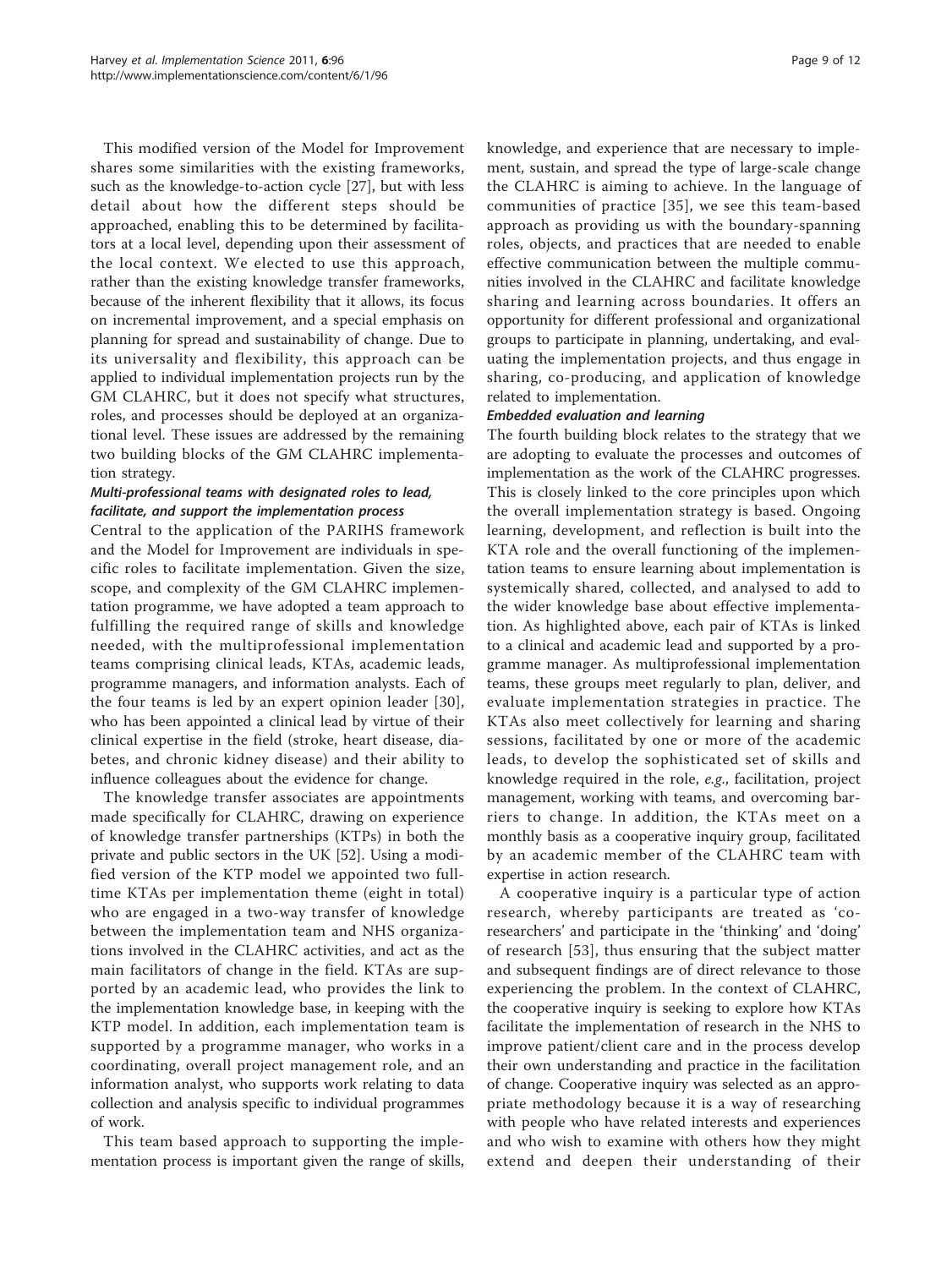situation, bring about change, and learn how to improve their actions. Having a similar need to translate research findings into practice, the KTAs are researching together their experiences of facilitating the implementation of research and, in doing so, reconceptualise their understanding and also develop their skills in facilitation. In this way, the cooperative inquiry group provides a forum for the KTAs to develop their skills and seek support from peers, and a methodology for building new knowledge about the KTA role and approaches to implementation. The cooperative inquiry forms part of the internal evaluation strategy of the GM CLAHRC, consistent with our formative approach to implementation, whereby relevant evidence is tested and further enhanced as the implementation programme develops. Other internal evaluation activities include 'within' project evaluations, which in turn will feed into cross-case analyses of the various vascular-focused implementation projects [[54](#page-12-0)]. We are also participating in the external evaluations of the CLAHRC initiative, funded by the National Institute for Health Research (NIHR) Service Delivery and Organization (SDO) programme.

# Potential challenges to the GM CLAHRC approach to implementation

One challenge to the GM CLAHRC approach to implementation could be whether and how it is different to any other large-scale change management or quality improvement programme in healthcare, many of which have previously been criticised for insufficient attention to evidence [[55\]](#page-12-0) and lack of advanced theoretical thinking [[13\]](#page-11-0). Within the approach we have outlined in this paper, our belief is that by embedding flexible, operational models for quality improvement within a conceptual framework of knowledge translation, we can draw on the strengths of both the evidence-based and quality improvement traditions [[56](#page-12-0)].

Equally, questions could be asked as to why we have developed a programme of implementation activity, rather than a programme that is solely focused on implementation research. We support this course of action for a number of reasons. First, the CLAHRCs have an explicit remit to implement the findings from research in clinical practice and to increase the capacity of NHS organizations to engage with and apply research, as well as conducting high quality applied health research. Second, from initial discussions with the wide range of stakeholders involved in the GM CLAHRC, there was clearly an expressed need within local NHS organizations for support to implement existing research and address identified gaps between existing practice and recognised best practice. Third, we believe that by building knowledge about implementation as it is actually happening, with all the challenges and unpredictable issues that arise along the way, we

can contribute to a deeper understanding about the realities of implementation in a large, complex health system. Within the discussion, we set out how we have drawn on existing evidence about implementation to support the use of a co-production model of research, embedding formative learning and evaluation strategies within the overall implementation approach of the GM CLAHRC, and thus ensuring that we add to the knowledge base about implementation as the work of the CLAHRC progresses.

Needless to say, there are many tensions inherent within the implementation approach we are taking, e.g., balancing local responsiveness and flexibility with maintaining an evidence-based approach to change and improvement, reconciling and coordinating the multiple roles, individuals, teams, and organizations involved in the implementation process, and integrating the formative learning from within the implementation programme with the wider CLAHRC strategy. These complexities that play out in the implementation programme in many ways mirror the complexities and challenges faced when attempting to translate research evidence into practice at a local level. Equally, it is important to recognise that CLAHRC implementation activity is not taking place in a vacuum. The NHS is undergoing a period of significant change, with major policy reforms, financial challenges, restructuring, reorganization, and the introduction of new commissioning arrangements [[57](#page-12-0)]–all of which have knock-on effects on the work of the CLAHRC. These changes represent major contextual challenges at all levels of the healthcare system and have to be factored into the future planning and ongoing application of the GM CLAHRC implementation strategy. As our work progresses, we are recording and collating our practical experiences of applying the implementation models to individual projects within the broader cardiovascular theme. As the external environment is changing, we will, of necessity, have real-time opportunities to test out our principles of flexible, context-responsive implementation and evaluation approaches.

# Summary

The paper has described the types of evidence about implementation, set out the key principles of the GM CLAHRC implementation strategy, and discussed the conceptual and operational frameworks that have been selected, as well as the supporting resources and evaluation required to put this strategy into practice. In particular, it highlights the importance of an integrative conceptualisation of knowledge about implementation, the complexity of the implementation process, and the need for interventions that are situationally relevant, responsive, flexible, and collaborative. It also provides an example of a theory-informed approach to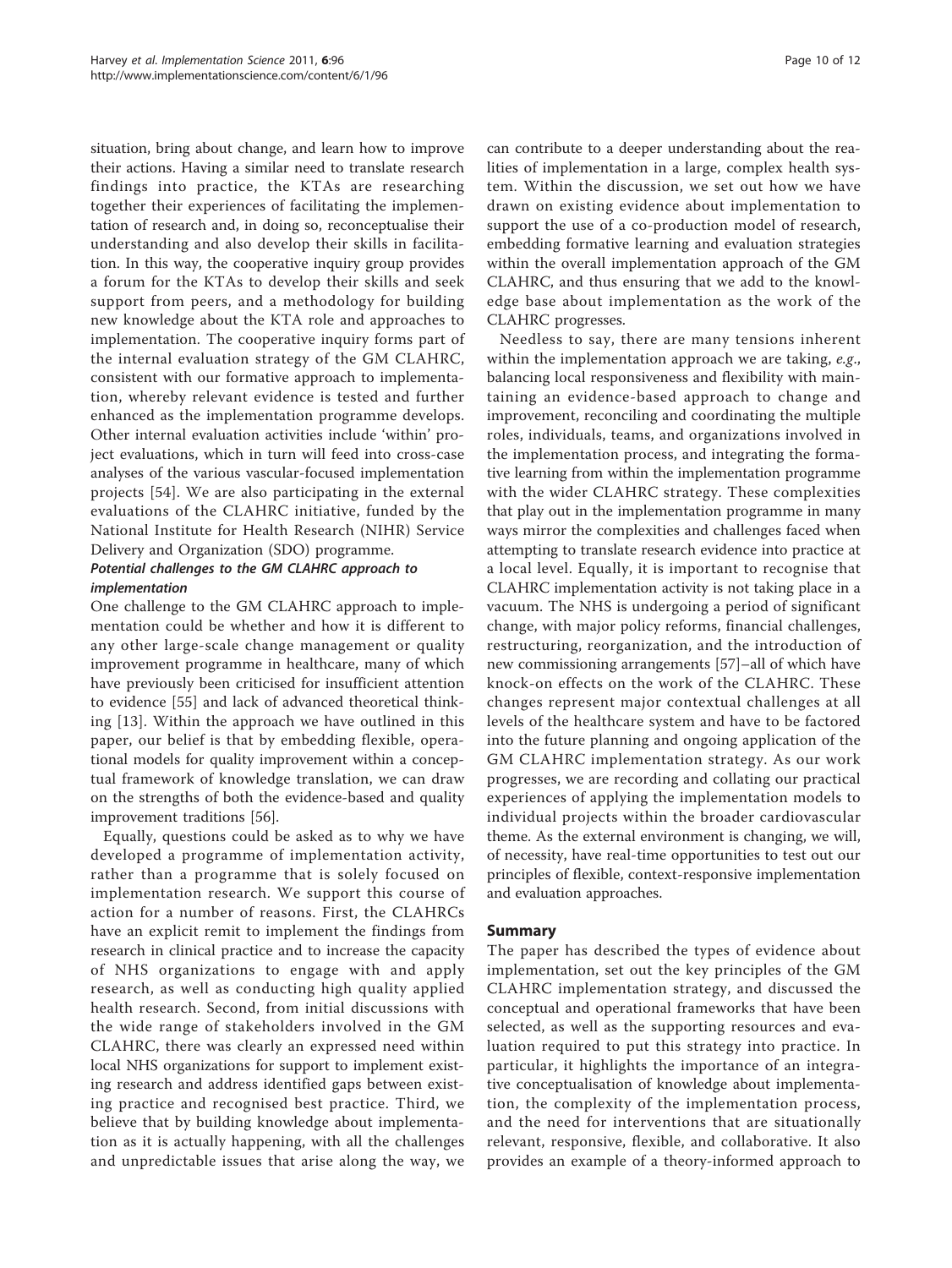<span id="page-11-0"></span>implementation, which combines a number of models, frameworks, and methods allowing the implementation of multi-faceted interventions targeted at different stakeholders, with a range of contextual factors and mechanisms of change.

#### Acknowledgements

The work reported in the paper is supported by the NIHR CLAHRC for Greater Manchester, which is funded by the NIHR and the ten primary care trusts in Greater Manchester. We are grateful to our many colleagues within the CLAHRC, whose ideas and input have contributed to the development and refinement of the paper. The views and opinions in the paper do not necessarily reflect those of the NIHR.

#### Author details

<sup>1</sup>Manchester Business School, University of Manchester, Booth Street West, Manchester, M15 6PB, UK. <sup>2</sup>School of Nursing, Midwifery and Social Work, University of Manchester.

#### Authors' contributions

All authors contributed to the conception and design of the paper. GH prepared the initial draft of the manuscript and all authors were involved in the reviewing and revising process. All authors read and approved the final manuscript.

#### Competing interests

The authors declare that they have no competing interests.

#### Received: 11 March 2011 Accepted: 23 August 2011 Published: 23 August 2011

#### References

- 1. Schuster M, McGlynn E, Brook RH: [How good is the quality of health care](http://www.ncbi.nlm.nih.gov/pubmed/9879302?dopt=Abstract) [in the United States?](http://www.ncbi.nlm.nih.gov/pubmed/9879302?dopt=Abstract) The Milbank Quarterly 1998, 76:517-563.
- 2. Grol R: [Successes and failures in the implementation of evidence-based](http://www.ncbi.nlm.nih.gov/pubmed/11606869?dopt=Abstract) [guidelines for clinical practice.](http://www.ncbi.nlm.nih.gov/pubmed/11606869?dopt=Abstract) Medical Care 2001, 39(8 Supp 2):1146-1154.
- 3. Cooksey D: A review of UK health research funding: Sir David Cooksey London, The Stationery Office; 2006.
- 4. Department of Health: Report of the High Level Group on Clinical Effectiveness chaired by Professor Sir John Tooke London, Department of Health; 2007.
- 5. Baker R, Robertson N, Rogers S, Davies M, Brunskill N, Khunti K, Steiner M, Williams M, Sinfield P: [The National Institute of Health Research \(NIHR\)](http://www.ncbi.nlm.nih.gov/pubmed/19906317?dopt=Abstract) [Collaboration for Leadership in Applied Health Research and Care](http://www.ncbi.nlm.nih.gov/pubmed/19906317?dopt=Abstract) [\(CLAHRC\) for Leicestershire, Northamptonshire and Rutland \(LNR\): a](http://www.ncbi.nlm.nih.gov/pubmed/19906317?dopt=Abstract) [programme protocol.](http://www.ncbi.nlm.nih.gov/pubmed/19906317?dopt=Abstract) Implementation Science 2009, 4:72.
- Hanbury A, Thompson C, Wilson PM, Farley K, Chambers D, Warren E, Bibby J, Mannion R, Watt IS, Gilbody S: [Translating research into practice](http://www.ncbi.nlm.nih.gov/pubmed/20492651?dopt=Abstract) [in Leeds and Bradford \(TRiPLaB\): a protocol for a programme of](http://www.ncbi.nlm.nih.gov/pubmed/20492651?dopt=Abstract) [research.](http://www.ncbi.nlm.nih.gov/pubmed/20492651?dopt=Abstract) Implementation Science 2010, 5:37.
- 7. Bero LA, Grilli R, Grimshaw JM, Harvey E, Oxman AD, Thomson MA: [Closing](http://www.ncbi.nlm.nih.gov/pubmed/9703533?dopt=Abstract) [the gap between research and practice: an overview of systematic](http://www.ncbi.nlm.nih.gov/pubmed/9703533?dopt=Abstract) [reviews of interventions to promote the implementation of research](http://www.ncbi.nlm.nih.gov/pubmed/9703533?dopt=Abstract) [findings.](http://www.ncbi.nlm.nih.gov/pubmed/9703533?dopt=Abstract) BMJ 1998, 317:465-468.
- 8. Dopson S, Fitzgerald L, eds: Knowledge to Action? Evidence-based health care in context Oxford: Oxford University Press; 2005.
- Grol R, Grimshaw J: From best evidence to best practice: effective implementation of change in patients' care. The Lancet 2003, 362:1225-1230.
- 10. Glasby J, Walshe K, Harvey G: Making evidence fit for purpose in decision making: a case study of the hospital discharge of older people. Evidence and Policy 2007, 3(3):425-437.
- 11. Eccles M, Grimshaw J, Walker A, Johnston M, Pitts N: [Changing the](http://www.ncbi.nlm.nih.gov/pubmed/15680740?dopt=Abstract) [behaviour of healthcare professionals: the use of theory in promoting](http://www.ncbi.nlm.nih.gov/pubmed/15680740?dopt=Abstract) [the uptake of research findings.](http://www.ncbi.nlm.nih.gov/pubmed/15680740?dopt=Abstract) Journal of Clinical Epidemiology 2005, 58:107-112.
- 12. Grol R, Bosch M, Hulscher M, Eccles M, Wensing M: [Planning and studying](http://www.ncbi.nlm.nih.gov/pubmed/17319808?dopt=Abstract) [improvement in patient care: The use of theoretical perspectives.](http://www.ncbi.nlm.nih.gov/pubmed/17319808?dopt=Abstract) The Milbank Quarterly 2007, 85(1):93-138.
- 13. Davies P, Walker AE, Grimshaw JM: [A systematic review of the use of](http://www.ncbi.nlm.nih.gov/pubmed/20181130?dopt=Abstract) [theory in the design of guideline dissemination and implementation](http://www.ncbi.nlm.nih.gov/pubmed/20181130?dopt=Abstract) [strategies and interpretation of the results of rigorous evaluations.](http://www.ncbi.nlm.nih.gov/pubmed/20181130?dopt=Abstract) Implementation Science 2010, 5:14.
- 14. Kolb DA: Experiential learning: experience as the source of learning and development London: Prentice-Hall; 1984.
- 15. Dopson S, FitzGerald L, Ferlie E, Gabbay J: [No Magic Targets! Changing](http://www.ncbi.nlm.nih.gov/pubmed/12146782?dopt=Abstract) [Clinical Practice to Become More Evidence based.](http://www.ncbi.nlm.nih.gov/pubmed/12146782?dopt=Abstract) Health Care Management Review 2002, 27(3):35-47.
- 16. Ferlie E, Fitzgerald L, Wood M: [Getting evidence into clinical practice: An](http://www.ncbi.nlm.nih.gov/pubmed/10787580?dopt=Abstract) [organizational behavior perspective.](http://www.ncbi.nlm.nih.gov/pubmed/10787580?dopt=Abstract) Journal of Health Services Research and Policy 2000, 5(1):1-7.
- 17. Thompson C, McCaughan D, Cullum N, Sheldon TA, Mulhall A, Thompson DR: [Research information in nurses](http://www.ncbi.nlm.nih.gov/pubmed/11686752?dopt=Abstract)' clinical decision making: [what is useful?](http://www.ncbi.nlm.nih.gov/pubmed/11686752?dopt=Abstract) Journal of Advanced Nursing 2001, 36(3):376-388.
- 18. Rycroft-Malone J, Seers K, Titchen A, Harvey G, Kitson A, McCormack B: [What counts as evidence in evidence-based practice?](http://www.ncbi.nlm.nih.gov/pubmed/15186471?dopt=Abstract) Journal of Advanced Nursing 2004, 47(1):81-90.
- 19. Nutley SM, Walter I, Davies HTO: Using Evidence: How research can inform public services Bristol: The Policy Press; 2007.
- 20. Kitson A, Harvey G, McCormack B: [Enabling the implementation of](http://www.ncbi.nlm.nih.gov/pubmed/10185141?dopt=Abstract) [evidence based practice: a conceptual framework.](http://www.ncbi.nlm.nih.gov/pubmed/10185141?dopt=Abstract) Quality in Health Care 1998, 7(3):149-159.
- 21. Bucknall T: [The clinical landscape of critical care: nurses](http://www.ncbi.nlm.nih.gov/pubmed/12859790?dopt=Abstract)' decision [making.](http://www.ncbi.nlm.nih.gov/pubmed/12859790?dopt=Abstract) Journal of Advanced Nursing 2003, 43(3):310-319.
- 22. Ferlie E, Wood M, Fitzgerald L: [Some limits to evidence based medicine: a](http://www.ncbi.nlm.nih.gov/pubmed/10557685?dopt=Abstract) [case study from elective orthopaedics.](http://www.ncbi.nlm.nih.gov/pubmed/10557685?dopt=Abstract) Quality in Health Care 1999, 8:99-107.
- 23. Haines A, Jones R: [Implementing findings of research.](http://www.ncbi.nlm.nih.gov/pubmed/8019284?dopt=Abstract) British Medical Journal 1994, 308:1488-1492.
- 24. Landry R, Amara N, Lamari M: Utilization of social science research knowledge in Canada. Research Policy 2001, 30:333-349.
- 25. Rycroft-Malone J, Kitson A, Harvey G, McCormack B, Seers K, Titchen A, Estabrooks C: [Ingredients for Change: Revisiting a conceptual model.](http://www.ncbi.nlm.nih.gov/pubmed/12448812?dopt=Abstract) Quality and Safety in Health Care 2002, 11:174-180.
- 26. Ferlie E, Fitzgerald L, Wood M, Hawkins C: The (Non) Diffusion of Innovations: The Mediating Role of Professional Groups. Academy Management Journal 2005, 48(1):117-34.
- 27. Graham ID, Logan J, Harrison MB, Straus SE, Tetroe J, Caswell W, Robinson N: Lost in knowledge translation: Time for a map? The Journal of Continuing Education in the Health Professionals 2006, 26:13-24.
- 28. Kitson A, Rycroft-Malone J, Harvey G, McCormack B, Seers K, Titchen A: [Evaluating the successful implementation of evidence into practice](http://www.ncbi.nlm.nih.gov/pubmed/18179688?dopt=Abstract) [using the PARIHS framework: theoretical and practical challenges.](http://www.ncbi.nlm.nih.gov/pubmed/18179688?dopt=Abstract) Implementation Science 2008, 3:1.
- 29. Ward V, Smith S, Carruthers S, Hamer S, House A: Knowledge Brokering: Exploring the process of transferring knowledge into action University of Leeds: Leeds Institute of Health Sciences; 2010.
- 30. Ferlie E, Dopson S, Fitzgerald L, Locock L: Renewing policy to support evidence-based health care. Public Administration 2009, 87(4):837-852.
- 31. McCormack B, Kitson A, Harvey G, Rycroft-Malone J, Titchen A, Seers K: [Getting evidence into practice: the meaning of context.](http://www.ncbi.nlm.nih.gov/pubmed/11895535?dopt=Abstract) Journal of Advanced Nursing 2002, 38(1):94-104.
- 32. Denis J-L, Lehoux P: Organizational theory. In Knowledge Translation in Health Care. Edited by: Strauss S, Tetroe J, Graham ID. London: Wiley-Blackwell 2009:215-225.
- 33. Lave J, Wenger E: Situated Learning: Legitimate Peripheral Participation Cambridge: Cambridge University Press; 1991.
- 34. Wenger E: Communities of Practice: Learning, Meaning and Identity Cambridge: Cambridge University Press; 1998.
- 35. Wenger E: Communities of practice and social learning systems. Organization 2000, 7:225-246.
- 36. Oborn E, Barrett M, Racko G: Knowledge translation in healthcare: A review of the literature Working Paper Series 5/2010. University of Cambridge: Cambridge Judge Business School; 2010.
- 37. Soumerai SB, Avorn J: [Principles of educational outreach \(](http://www.ncbi.nlm.nih.gov/pubmed/2104640?dopt=Abstract)'academic detailing'[\) to improve clinical decision making.](http://www.ncbi.nlm.nih.gov/pubmed/2104640?dopt=Abstract) JAMA 1990, 263(4):549-556.
- 38. Stetler CB, Legro MW, Rycroft-Malone J, Bowman C, Curran G, Guihan M, Hagedorn H, Pineros S, Wallace CM: Role of '[external facilitation](http://www.ncbi.nlm.nih.gov/pubmed/17049080?dopt=Abstract)' in [implementation of research findings: a qualitative evaluation of](http://www.ncbi.nlm.nih.gov/pubmed/17049080?dopt=Abstract)